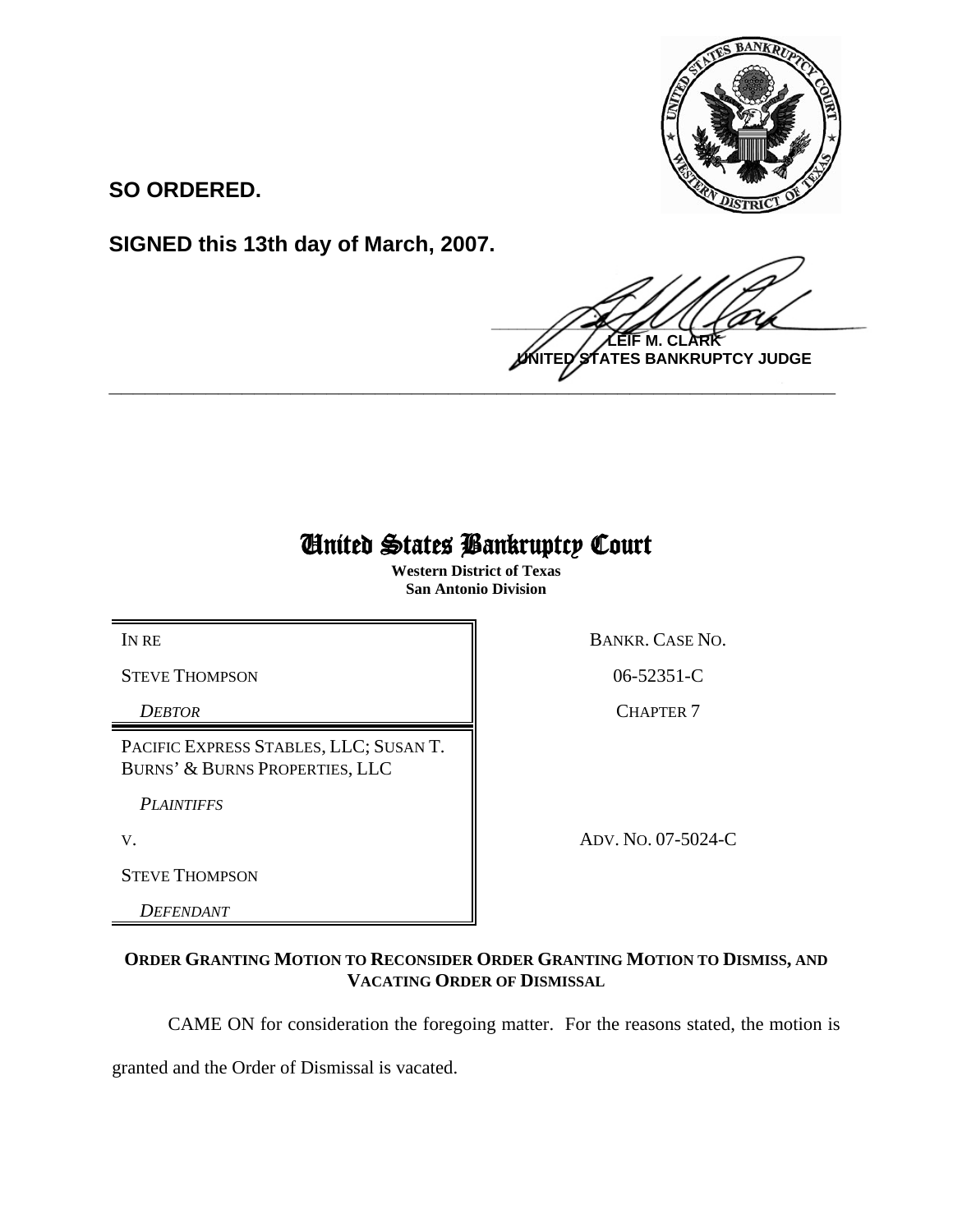The deadline for filing a complaint objecting to dischargeability in this case was February 11, 2007 (60 days after the date of commencement of the first meeting of creditors). The plaintiffs in this case filed such a complaint on February 9, 2007. Unfortunately, due to an administrative error in the office of counsel for the plaintiff, the complaint was not filed on the adversary docket. It was instead filed in the main case, docketed at #20. The clerk of court noted that it was filed in error in the main case. On discovering the mistake, counsel for plaintiff re-filed the complaint, this time on the adversary docket. The filing occurred on February 13, 2007 – two days after the bar date for filing complaints objecting to dischargeability. The debtor, through his counsel, promptly filed a motion to dismiss the complaint as untimely filed, and the court just as promptly granted the motion, on grounds that the defendant was correct as a matter of law. Neither defendant's counsel nor the court were aware of the erroneous filing in the main case, as the defendant had hired a new lawyer, James Wilkins, expressly to aid him in the defense of this adversary, different from the lawyer he had hired to file his case. Until Mr. Wilkins filed his pleading, he was not representing a party in the case, and so would not have been notified of the earlier filing in the main case.

Plaintiffs' counsel promptly advised Mr. Wilkins of what had happened, but before either of them could rectify the matter, the court had already ruled, granting the defendant's motion to dismiss (the motion was filed on a Friday, and granted the following Monday). Plaintiffs' counsel immediately filed a motion to reconsider, bringing all of these events to the court's attention.

Counsel cites to the court *In re Sherf*, 135 B.R. 810 (Bankr. S.D.Tex. 1991). That court ruled that a complaint of this sort, inadvertently filed in the main case, would be considered timely filed. The court adopted a "relation back" analysis, analogizing to the case law surrounding "informal" proofs of claim. *See id.*, at 813-14. The rationale is legitimate.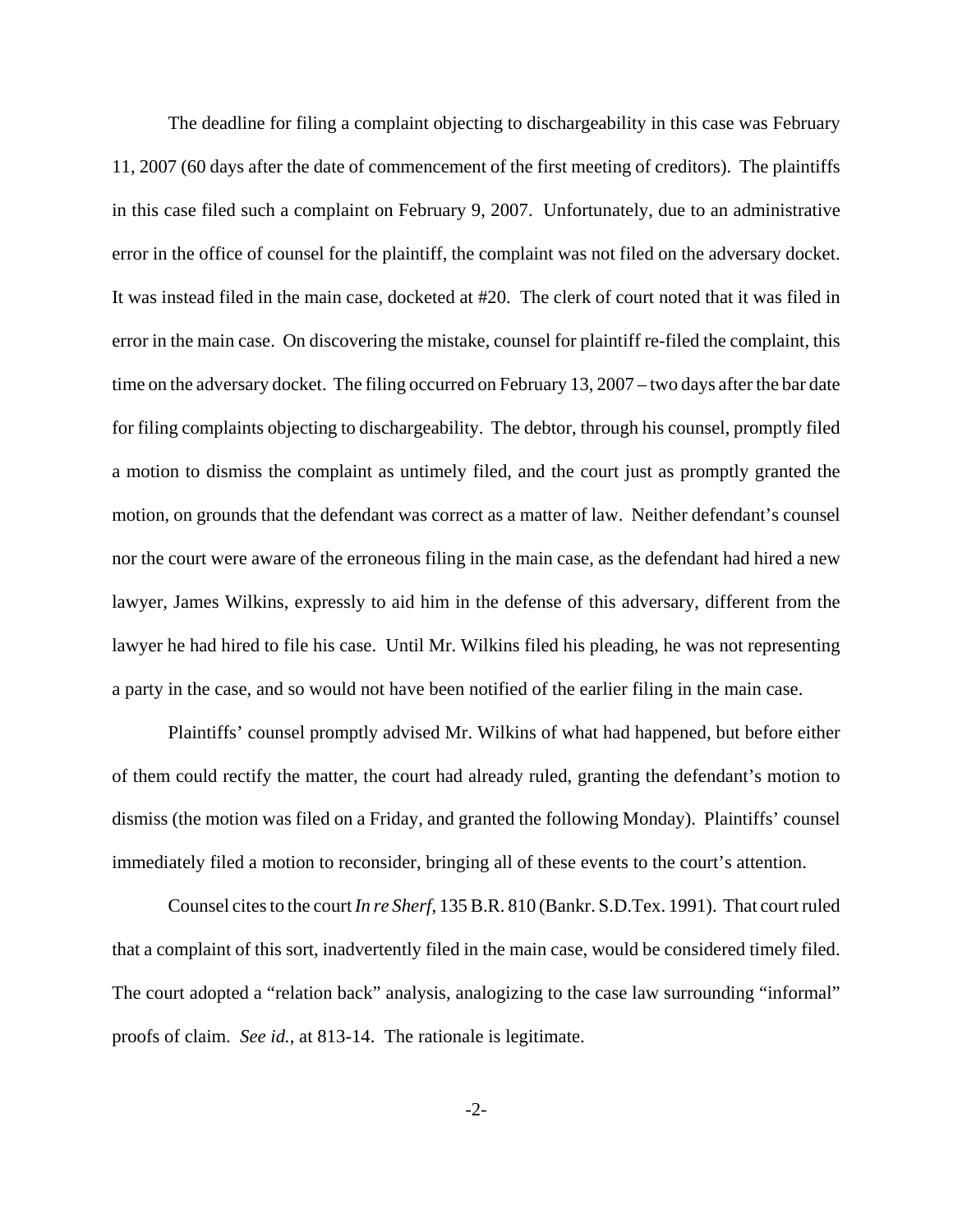Here, the complaint was certainly filed, and the debtor (through his then lawyer of record) knew or should have known that such a complaint had been filed. The court agrees with the plaintiffs that, although the complaint may not have been *properly* filed, there is little doubt that it was in fact *filed* – and filed with the clerk of court to boot. Ruling that the complaint was not timely filed because it was not filed as an adversary proceeding would amount to a ruling that a filing in the main case does not count as a filing at all. That ruling, in turn, would conflict with the clear policy announced by the Judicial Conference, which promulgated Rule 5005 of the Federal Rules of Bankruptcy Procedure. That rule permits a paper submitted to the United States Trustee (a representative of the Executive Branch, not the Judicial Branch) to be treated as though it were properly filed with the clerk of court as of the date of its original delivery. *See* FED. R. BANKR. P. 5005(c). If the national bankruptcy rules permit a pleading erroneously filed with the wrong branch of the government to be treated as though it were properly filed, then the Judicial Conference would certainly expect courts to hold that filing with the *correct* branch of government, albeit failing to upload onto the correct docket, should also be treated as properly filed.

Rule 5005(c) states that the court *may* order a pleading to be deemed timely and properly filed. It does not say that a court *must* do so. That is important, because the national rules also permit the courts to regulate filing practices, especially with regard to electronic filings, and to act appropriately when parties fail to adhere to those practices. That may include dismissal of nonconforming filings. The court does not, by this order, sanction incorrect filing procedures. However, Rule 5005(c) does state that the court may intervene in the interest of justice. Justice certainly demands, on these facts, that plaintiff's complaint be deemed to have been timely filed as an adversary complaint, as of the date of its filing in the main case.